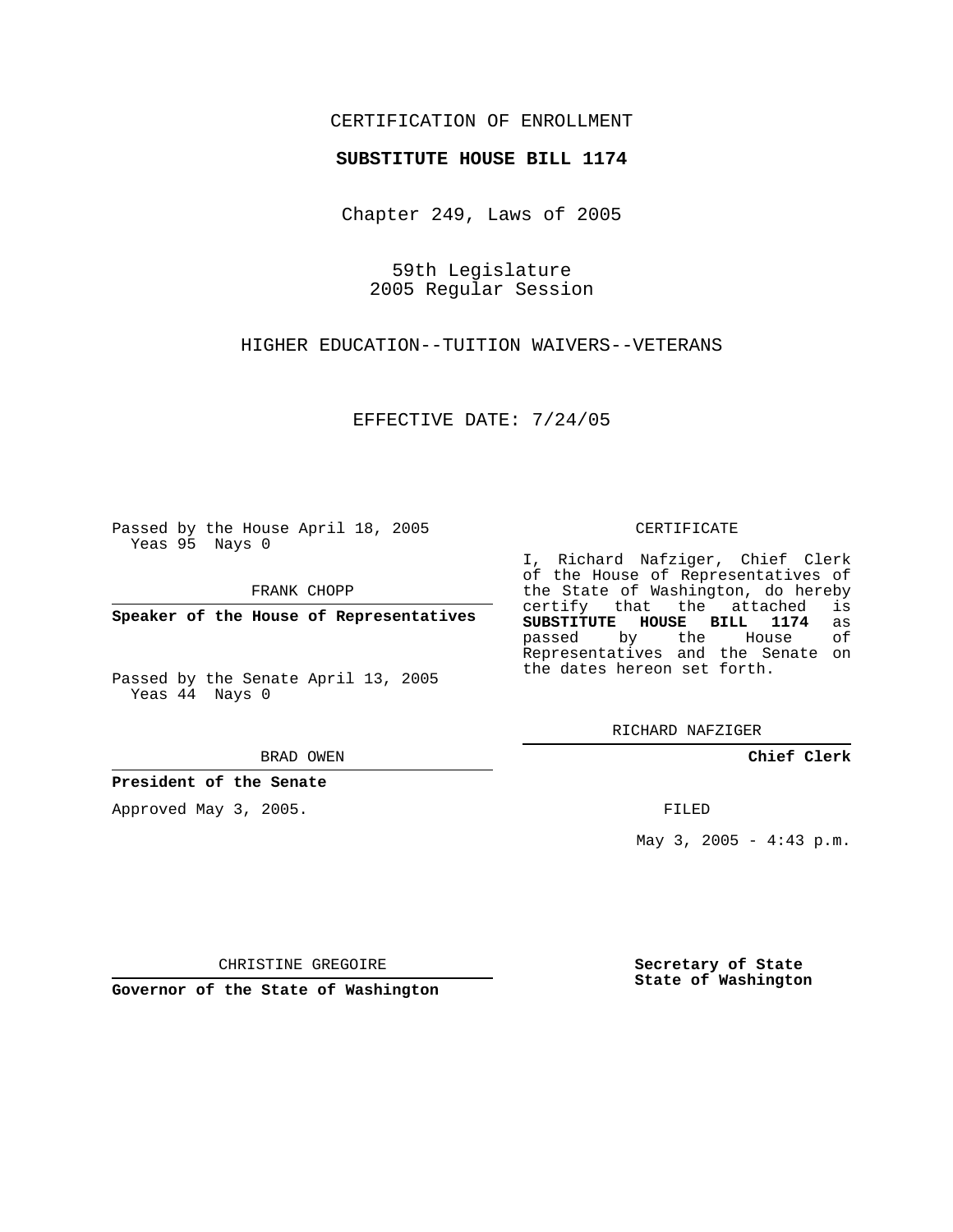# **SUBSTITUTE HOUSE BILL 1174** \_\_\_\_\_\_\_\_\_\_\_\_\_\_\_\_\_\_\_\_\_\_\_\_\_\_\_\_\_\_\_\_\_\_\_\_\_\_\_\_\_\_\_\_\_

\_\_\_\_\_\_\_\_\_\_\_\_\_\_\_\_\_\_\_\_\_\_\_\_\_\_\_\_\_\_\_\_\_\_\_\_\_\_\_\_\_\_\_\_\_

## AS AMENDED BY THE SENATE

Passed Legislature - 2005 Regular Session

## **State of Washington 59th Legislature 2005 Regular Session**

**By** House Committee on Higher Education (originally sponsored by Representatives McCoy, Campbell, Morrell, Chase, Condotta, Hunt, Appleton, Hudgins, Armstrong, Hinkle, Conway, Lantz, Ormsby, Haigh and Upthegrove)

READ FIRST TIME 02/16/05.

 AN ACT Relating to tuition waivers at institutions of higher education; amending RCW 28B.15.380, 28B.15.910, and 28B.15.558; adding a new section to chapter 28B.15 RCW; and repealing RCW 28B.10.265, 28B.15.620, 28B.15.628, and 28B.15.629.

BE IT ENACTED BY THE LEGISLATURE OF THE STATE OF WASHINGTON:

 NEW SECTION. **Sec. 1.** A new section is added to chapter 28B.15 RCW to read as follows:

 (1) The legislature finds that active military and naval veterans, reserve military and naval veterans, and national guard members called to active duty have served their country and have risked their lives to defend the lives of all Americans and the freedoms that define and distinguish our nation. The legislature intends to honor active military and naval veterans, reserve military and naval veterans, and national guard members who have served on active military or naval duty for the public service they have provided to this country.

 (2) Subject to the limitations in RCW 28B.15.910, the governing boards of the state universities, the regional universities, The Evergreen State College, and the community colleges, may waive all or a portion of tuition and fees for the following persons: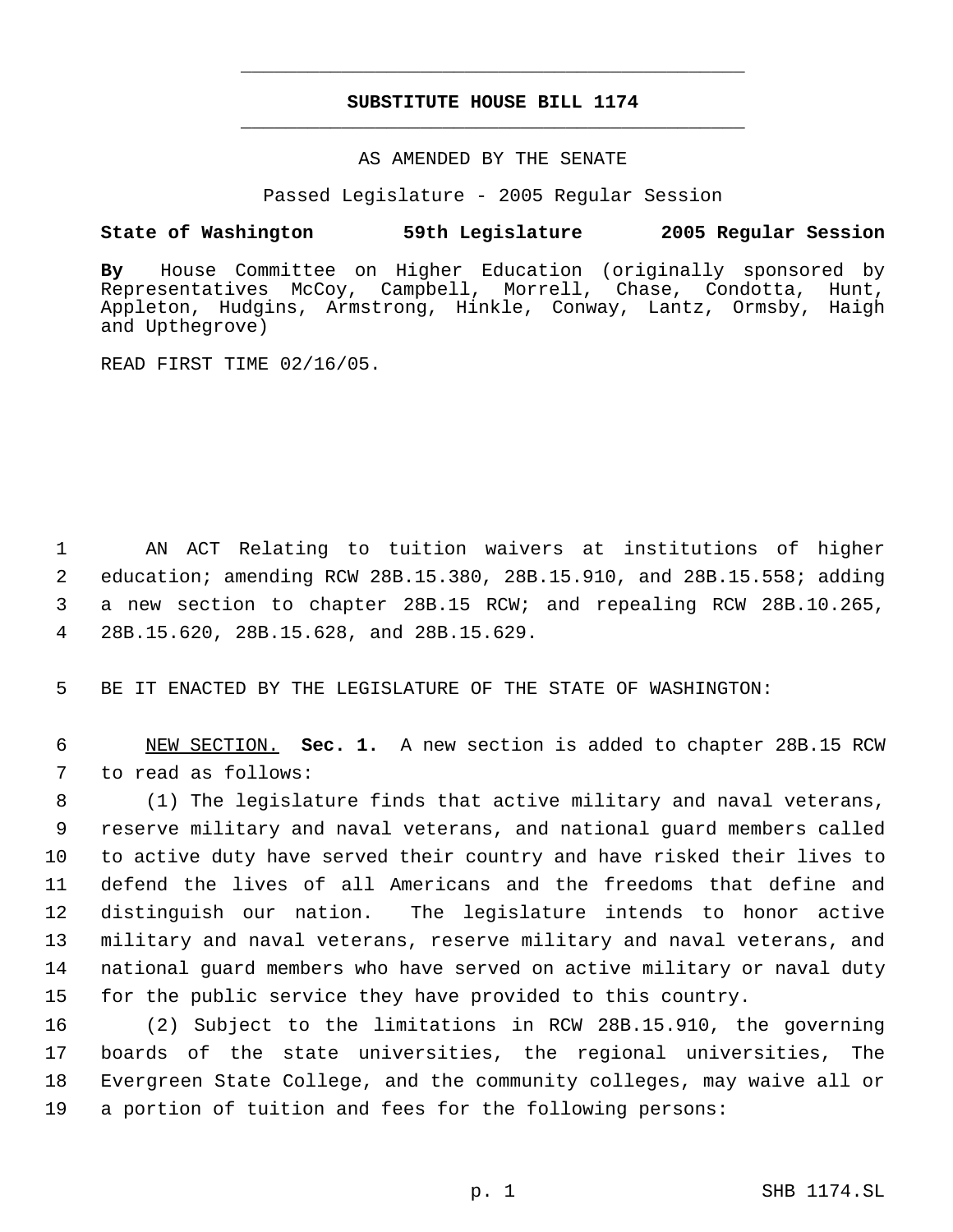(a) An eligible veteran or national guard member;

 (b) A child and the spouse of an eligible veteran or national guard member who became totally disabled as defined in RCW 28B.15.385 while engaged in active federal military or naval service, or who is determined by the federal government to be a prisoner of war or missing in action;

 (c) A child and the surviving spouse of an eligible veteran or national guard member who lost his or her life while engaged in active federal military or naval service. However, upon remarriage, the surviving spouse of an eligible veteran or national guard member is ineligible for a waiver under this section.

 (3) The governing boards of the state universities, the regional universities, The Evergreen State College, and the community colleges, may waive all or a portion of tuition and fees for a military or naval veteran who is a Washington domiciliary, but who did not serve on foreign soil or in international waters or in another location in support of those serving on foreign soil or in international waters and who does not qualify as an eligible veteran or national guard member under subsection (5) of this section. However, there shall be no state general fund support for waivers granted under this subsection.

 (4) Private vocational schools and private higher education institutions are encouraged to provide waivers consistent with the terms in subsections (2) and (3) of this section.

 (5) As used in this section "eligible veteran or national guard member" means a Washington domiciliary who was an active or reserve member of the United States military or naval forces, or a national guard member called to active duty, who served in active federal service, under either Title 10 or Title 32 of the United States Code, in a war or conflict fought on foreign soil or in international waters or in another location in support of those serving on foreign soil or in international waters, and if discharged from service, has received an honorable discharge.

 **Sec. 2.** RCW 28B.15.380 and 1993 sp.s. c 18 s 10 are each amended to read as follows:

 Subject to the limitations of RCW 28B.15.910, the governing boards of the state universities, the regional universities, and The Evergreen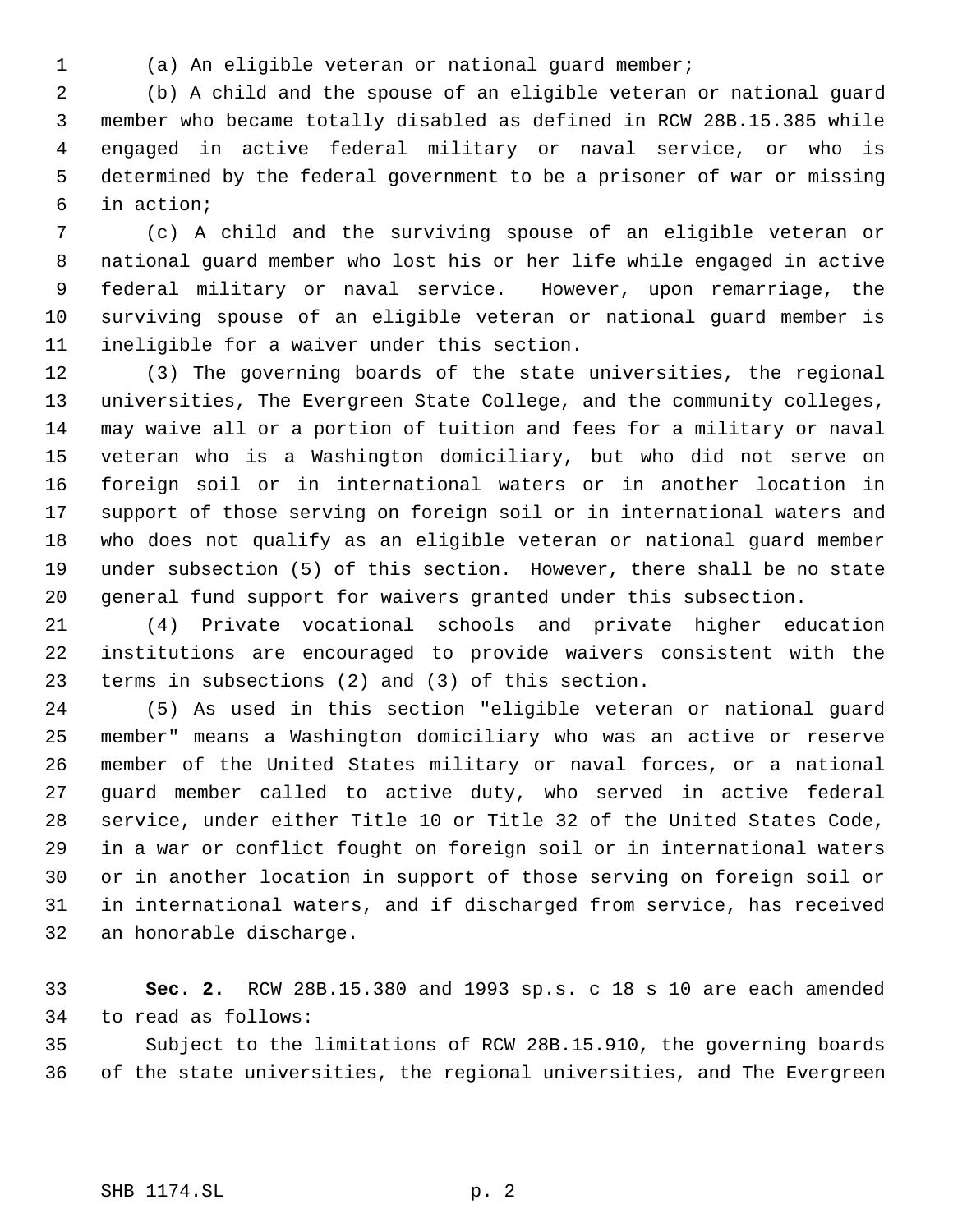State College may exempt the following students from the payment of all or a portion of tuition fees and services and activities fees:

 ( $(\overline{1})$  All veterans as defined in RCW 41.04.005: PROVIDED, That such persons are no longer entitled to federal vocational or educational benefits conferred by virtue of their military service: AND PROVIDED FURTHER, That if any such veterans have not resided in this state for one year prior to registration, the board may exempt the 8 student from paying up to fifty percent of the nonresident tuition fees 9 differential. Such exemptions may be provided only to those persons otherwise covered who were enrolled in universities on or before October 1, 1977.

 $(2)$ )) Children of any law enforcement officer or fire fighter who lost his or her life or became totally disabled in the line of duty while employed by any public law enforcement agency or full time or volunteer fire department in this state: PROVIDED, That such persons may receive the exemption only if they begin their course of study at a state-supported college or university within ten years of their graduation from high school.

 **Sec. 3.** RCW 28B.15.910 and 2004 c 275 s 51 are each amended to read as follows:

 (1) For the purpose of providing state general fund support to public institutions of higher education, except for revenue waived under programs listed in subsections (3) and (4) of this section, and unless otherwise expressly provided in the omnibus state appropriations act, the total amount of operating fees revenue waived, exempted, or reduced by a state university, a regional university, The Evergreen State College, or the community colleges as a whole, shall not exceed the percentage of total gross authorized operating fees revenue in this subsection. As used in this section, "gross authorized operating fees revenue" means the estimated gross operating fees revenue as estimated under RCW 82.33.020 or as revised by the office of financial management, before granting any waivers. This limitation applies to all tuition waiver programs established before or after July 1, 1992.

| 34 | (a) University of Washington      | 21 percent |
|----|-----------------------------------|------------|
| 35 | (b) Washington State University   | 20 percent |
| 36 | (c) Eastern Washington University | 11 percent |
| 37 | (d) Central Washington University | 8 percent  |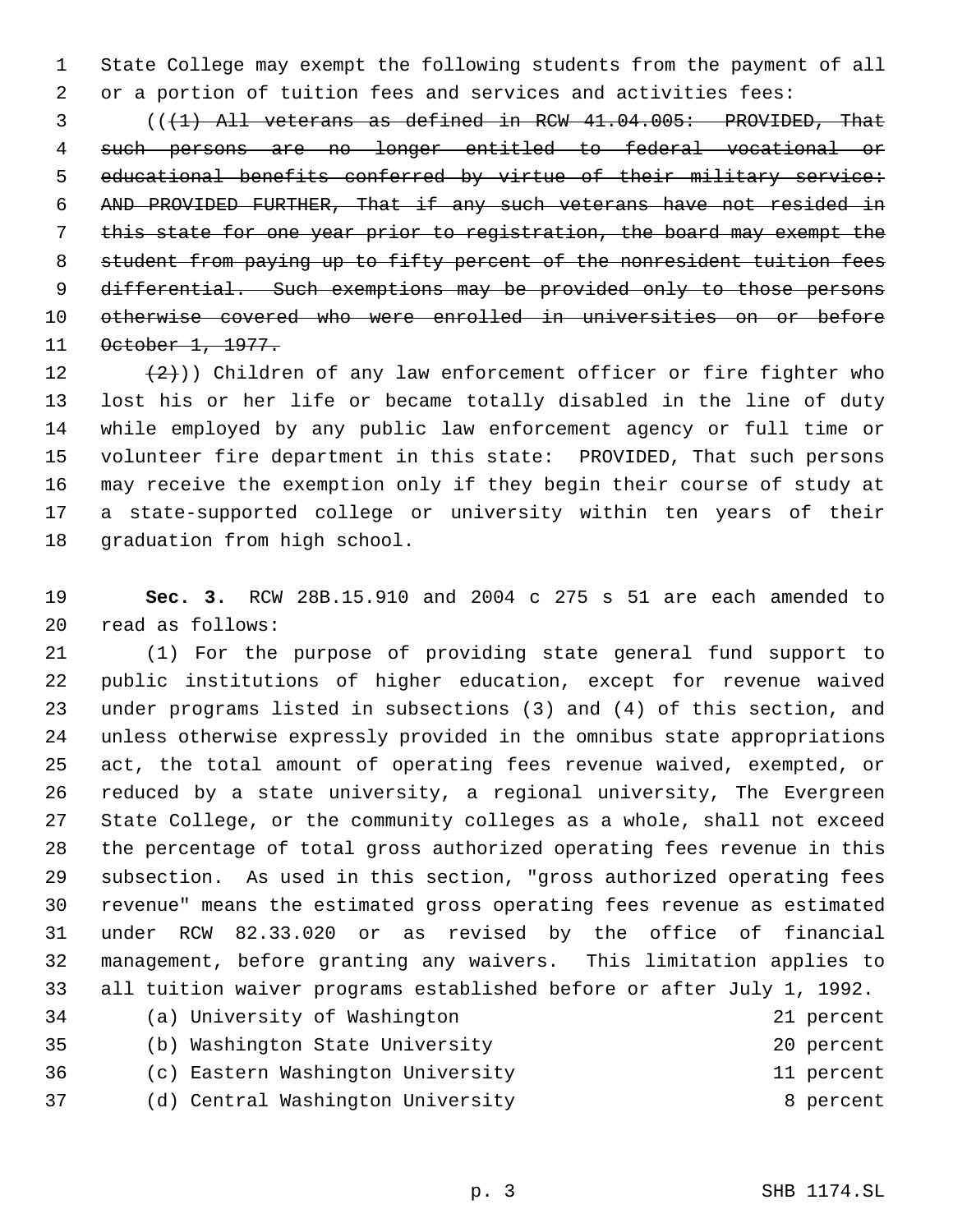| 1  | (e) Western Washington University<br>10 percent                           |
|----|---------------------------------------------------------------------------|
| 2  | (f) The Evergreen State College<br>6 percent                              |
| 3  | (g) Community colleges as a whole<br>35 percent                           |
| 4  | The limitations in subsection (1) of this section apply to<br>(2)         |
| 5  | waivers, exemptions, or reductions in operating fees contained in the     |
| 6  | following:                                                                |
| 7  | (a) $((RCW 28B.10.265)$                                                   |
| 8  | $(b+)$ ) RCW 28B.15.014;                                                  |
| 9  | $((e+))( b)$ RCW 28B.15.100;                                              |
| 10 | $((\{d\})$ $(c)$ RCW 28B.15.225;                                          |
| 11 | $((+e))$ $(d)$ RCW 28B.15.380;                                            |
| 12 | $((+f))$ (e) RCW 28B.15.520;                                              |
| 13 | $((\frac{4}{9})^{\circ})$ (f) RCW 28B.15.526;                             |
| 14 | $((+h))$ (g) RCW 28B.15.527;                                              |
| 15 | $((+1))$ (h) RCW 28B.15.543;                                              |
| 16 | $((\frac{+}{2})$ ) (i) RCW 28B.15.545;                                    |
| 17 | $((\{\text{R}\})\)$ (j) RCW 28B.15.555;                                   |
| 18 | $((+1))$ (k) RCW 28B.15.556;                                              |
| 19 | $((+m))$ $(1)$ RCW 28B.15.615;                                            |
| 20 | $((+n)$ RCW 28B.15.620;                                                   |
| 21 | $(0)$ RCW 28B.15.628;                                                     |
| 22 | $(\frac{\mathsf{p}}{\mathsf{p}})$ (m) RCW 28B.15.730;                     |
| 23 | $((\frac{4}{9}))$ (n) RCW 28B.15.740;                                     |
| 24 | $((+r))$ (o) RCW 28B.15.750;                                              |
| 25 | $((+s))$ (p) RCW 28B.15.756;                                              |
| 26 | $((\text{+}\text{+}))(q)$ RCW 28B.50.259;                                 |
| 27 | $((+u)) (r)$ RCW 28B.70.050; and                                          |
| 28 | $((\forall v)$ During the 1997-99 fiscal biennium, the western interstate |
| 29 | commission for higher education undergraduate exchange program for        |
| 30 | students attending Eastern Washington University)) (s) Section 1(2) of    |
| 31 | this act.                                                                 |
| 32 | (3) The limitations in subsection (1) of this section do not apply        |
| 33 | to waivers, exemptions, or reductions in services and activities fees     |
| 34 | contained in the following:                                               |
| 35 | (a) RCW 28B.15.522;                                                       |
| 36 | (b) RCW 28B.15.540; and                                                   |
| 37 | (c) RCW 28B.15.558.                                                       |
|    |                                                                           |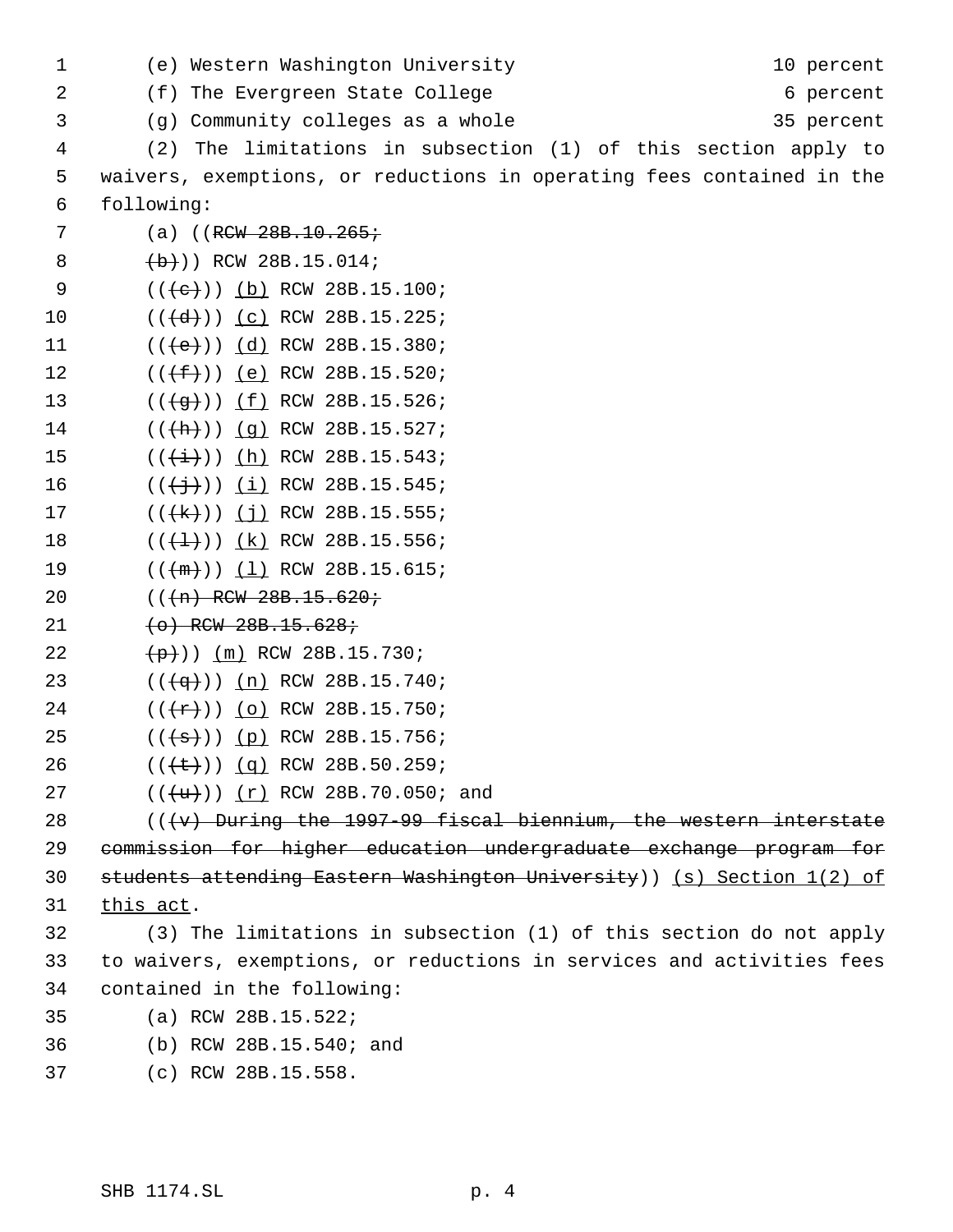(4) The total amount of operating fees revenue waived, exempted, or reduced by institutions of higher education participating in the western interstate commission for higher education western undergraduate exchange program under RCW 28B.15.544 shall not exceed the percentage of total gross authorized operating fees revenue in this subsection.

 (a) Washington State University 1 percent 8 (b) Eastern Washington University 3 percent 9 (c) Central Washington University 3 percent

 **Sec. 4.** RCW 28B.15.558 and 2003 c 160 s 2 are each amended to read as follows:

 (1) The governing boards of the state universities, the regional universities, The Evergreen State College, and the community colleges may waive all or a portion of the tuition and services and activities fees for state employees as defined under subsection (2) of this 16 section((<del>, veterans of the Korean conflict, and members of the</del> 17 Washington national guard)). The enrollment of these persons is pursuant to the following conditions:

 (a) Such persons shall register for and be enrolled in courses on a space available basis and no new course sections shall be created as a result of the registration;

 (b) Enrollment information on persons registered pursuant to this section shall be maintained separately from other enrollment information and shall not be included in official enrollment reports, nor shall such persons be considered in any enrollment statistics that would affect budgetary determinations; and

 (c) Persons registering on a space available basis shall be charged a registration fee of not less than five dollars.

 (2) For the purposes of this section, "state employees" means persons employed half-time or more in one or more of the following employee classifications:

 (a) Permanent employees in classified service under chapter 41.06 RCW;

 (b) Permanent employees governed by chapter 41.56 RCW pursuant to the exercise of the option under RCW 41.56.201;

 (c) Permanent classified employees and exempt paraprofessional employees of technical colleges; and